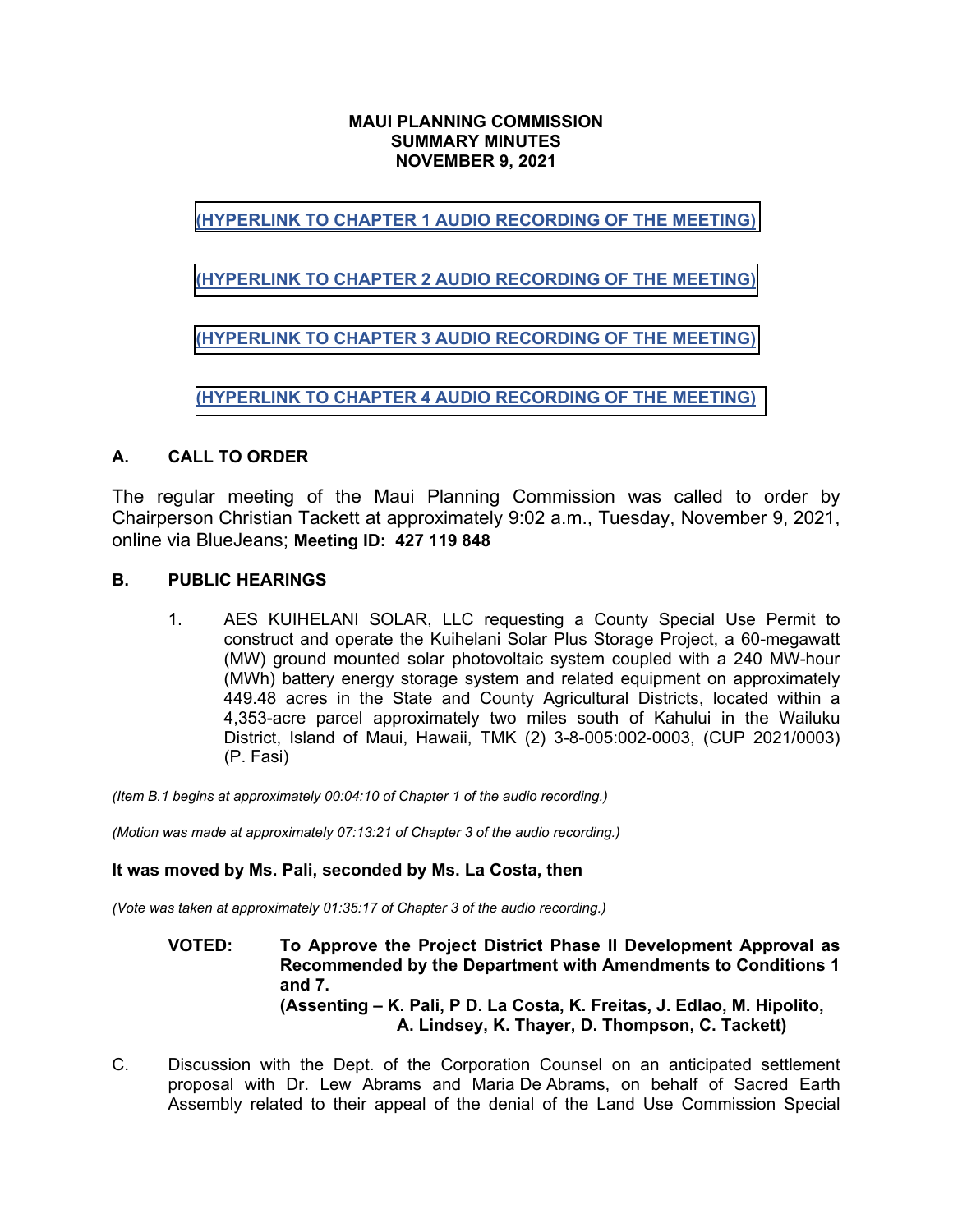Maui Planning Commission Agenda November 9, 2021 Page 2

> Permit to operate the Sacred Earth Assembly in the State Agricultural District, Haiku, Island of Maui. (SUP1 2019/0001) (SUP2 2017/0011).

> An Executive Session will be convened by Deputy Corporation Counsel Brian Bilberry to discuss the background of the case and anticipated settlement agreement. (Commissioners a separate meeting invite will be sent to you for the Executive Session)

> The Commission may vote to act on the proposed settlement agreement at the December 14 Commission meeting.

#### **No public testimony will be taken on this item.**

*(Item C begins at approximately 00:00:52 of Chapter 3 of the audio recording.)*

The Commission went into Executive Session to consult with the board's attorney on questions and issues pertaining to board's powers, duties, privileges, immunities and liabilities.

Upon reconvening into regular session, Ms. McLean answered questions that were asked in Executive Session which were not answered in Executive Session. There being no further questions, the Commission moved onto the next item.

#### **D. DIRECTOR'S REPORT**

*(Item C begins at approximately 00:04:44 of Chapter 4 of the audio recording.)*

1. SMA Minor Permit Report

This is for notification and review purposes. No action is anticipated.

2. SMA Exemptions Report

This is for notification and review purposes. No action is anticipated.

Ms. La Costa asked what was the scope of work for permits SM2 2021/0079, SM5 2021/0234 and SM5 2021/0237 which Ms. McLean looked up and responded.

- 3. Discussion of Future Maui Planning Commission Agendas
	- a. November 23, 2021 agenda items

Ms. McLean went over the items scheduled on the November 23, 3021 agenda.

#### **E. NEXT REGULAR MEETING DATE: November 23, 2021**

#### **F. ADJOURNMENT**

The meeting was adjourned at approximately 1:41 p.m.